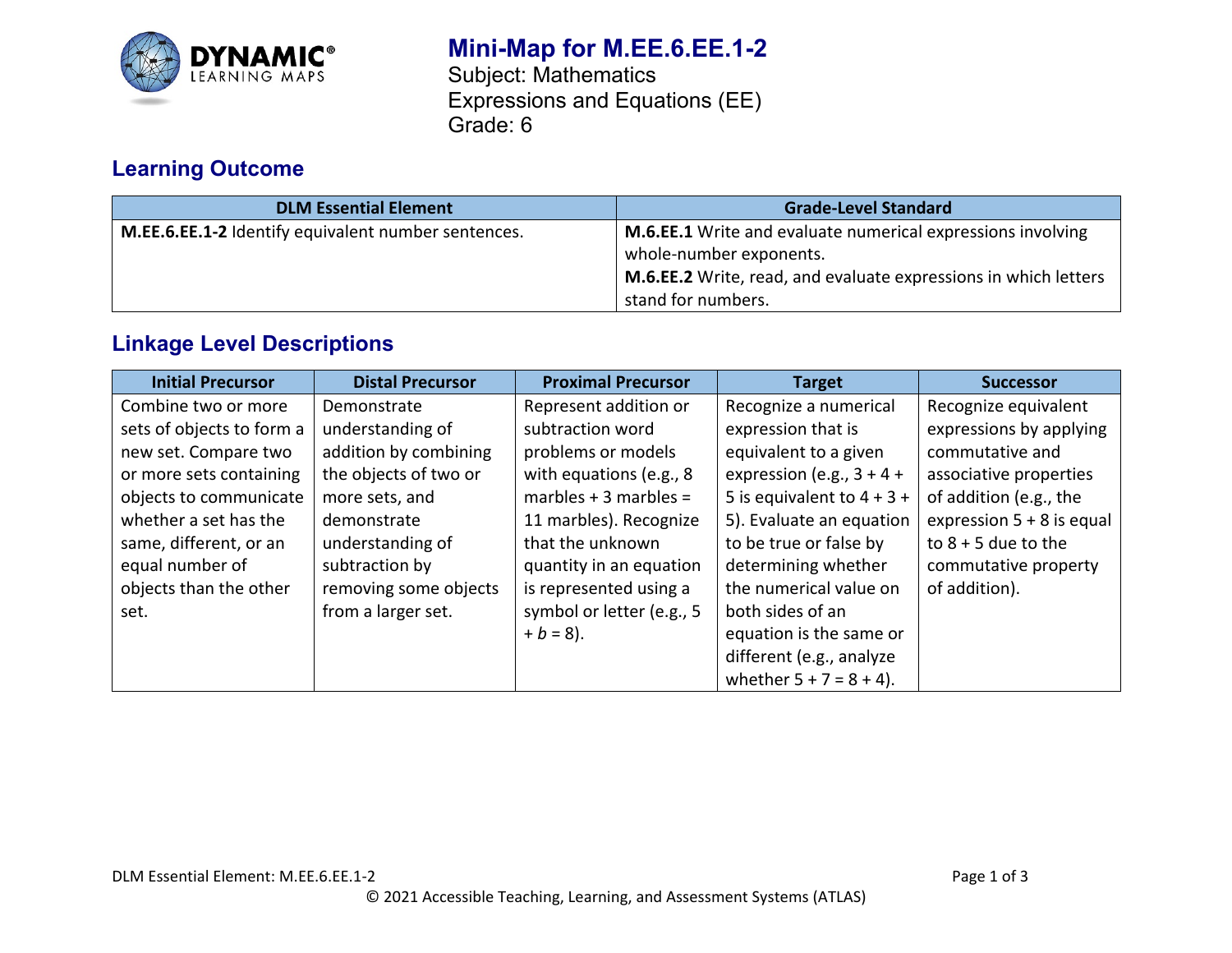#### **Initial Precursor and Distal Precursor Linkage Level Relationships to the Target**

*How is the Initial Precursor related to the Target? How is the Distal Precursor related to the Target?* Understanding how to evaluate equations and recognize equivalent expressions requires a student to be able to recognize that two or more sets or groups of items exist. Work on this skill using a variety of sets. Help students recognize when items are grouped together into a set or separated out. The educator presents a set, labels it (e.g., two balls, one marker, three CDs), counts the items, labels it again, and encourages students to use numbers to label and count the separate sets. Then, combine the sets, give it a new label, and count the set.

NOTE: Educators can work on the Initial Precursor level using the sets of numbers that students are working with.

As students begin to understand labeling and counting small sets, they begin to use the number sequence, and students become more adept at tracking individual objects and can recognize when items are added to a set or when items are taken away. Work on this skill using a variety of sets, labeling and counting the set, and moving items in and out of the set labeling and counting the set again.

NOTE: Educators can work on the Distal Precursor level using the sets of numbers that students working at the Target level are working with.

#### **Instructional Resources**

**Released Testlets** See the [Guide to Practice Activities and Released Testlets.](https://dynamiclearningmaps.org/sites/default/files/documents/Manuals_Blueprints/Guide_to_Practice_Activities_and_Released_Testlets.pdf) **Using Untested (UN) Nodes** See the document [Using Mini-Maps to Plan Instruction.](https://dynamiclearningmaps.org/sites/default/files/documents/Using_Mini_Maps_to_Plan_Instruction.pdf)